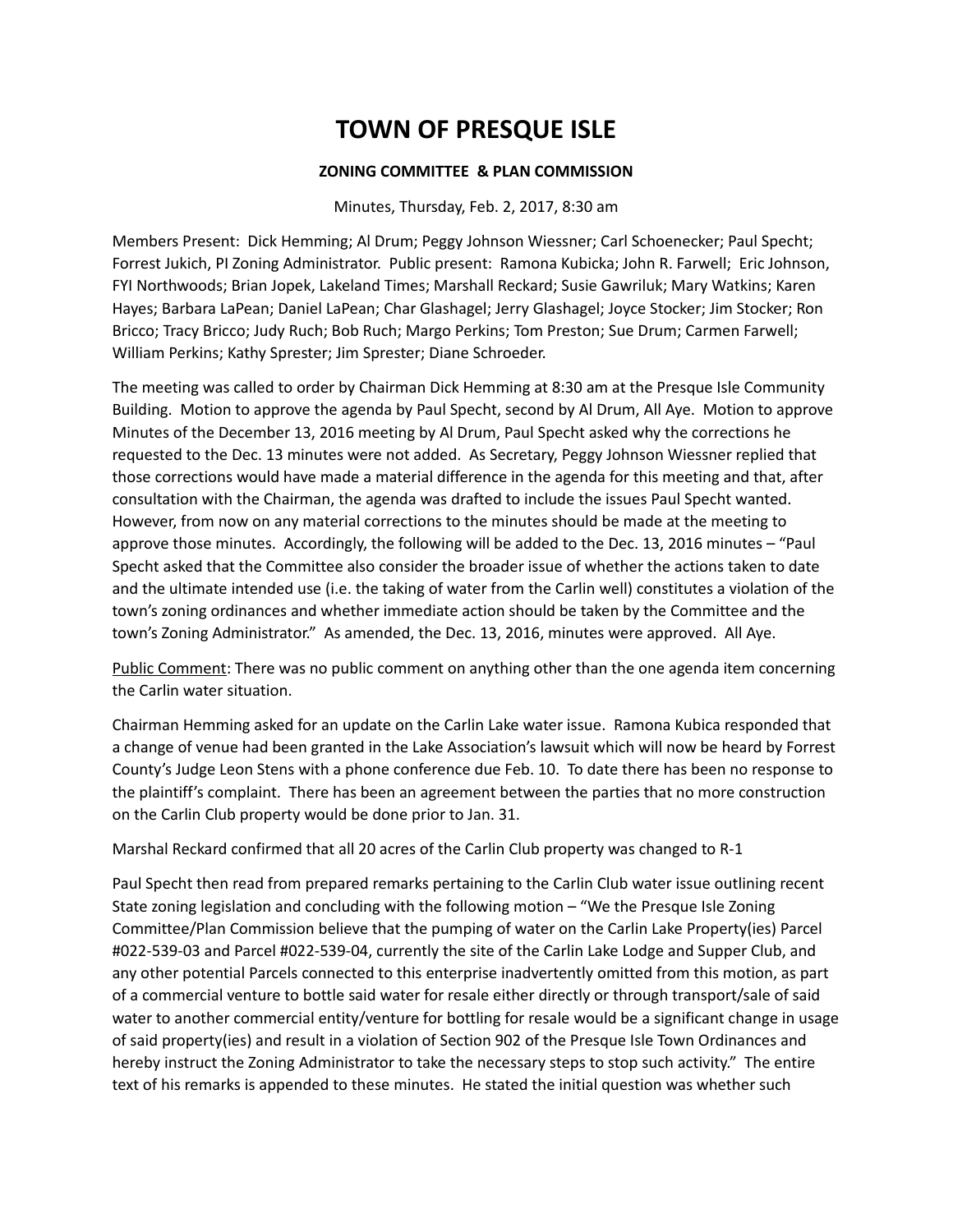activity was a significant change from the Carlin Club business when the zoning was changed to R-1 in 1997.

Chairman Hemming polled the Committee to ascertain their initial views on the issue.

Al Drum stated the Carlin Club was a hospitality business in 1997 and that the activity of the Superior Springs LLC was a speculative commercial water business which would constitute a change of use.

Carl Schoenecker believed that the Presque Isle Zoning ordinance could not control the pumping of water and that whether a pickup or larger truck was used to transport the water was immaterial. The Committee has no jurisdiction over the water.

Peggy Johnson Wiessner stated that the sale of water from the Carlin Club property was a part of its hospitality business and a part of its history. Furthermore, agreeing with Carl Schoenecker, the Committee has no control over the removal of water from any parcel – no matter what the zoning classification. In addition, Vilas County has ruled this is permissible activity for the Carlin Club and both the County and Town definition of an R-1 District are identical. Also, the existence of an on-going lawsuit makes committee action inappropriate and vulnerable to significant legal expense. Lastly the jurisdiction of this Committee is limited to advisory only and any definitive action must come from the town board.

Dick Hemming stated the lawsuit tests what is a permitted use in the R-1 district. The existence of this lawsuit may require that the Town unequivocally take action to enforce our ordinance at this time.

Forrest Jukich, PI Zoning Administrator, agreed with the legal issues as stated but felt that since nothing has yet happened we should, "keep the guns in the holster until something happens." The driveway permit he issued, albeit after the fact, was legal. He did not observe the pumping station foundation on the adjacent property although that would be a clear violation of the R-1 ordinance.

In answer to Peggy Johnson Wiessner's suggestion that the motion be preceded by the words, "The Committee recommends to the town board…" Paul Specht stated this action was within the Committee's power to supervise the town's Zoning Administrator.

Al Drum seconded the Paul Specht motion and after asking again for input from the Committee, Chairman Hemming called for the question with Paul Specht, Al Drum & Dick Hemming voting, Aye and Carl Schoenecker and Peggy Johnson Wiessner voting Nay. Motion carried.

Chairman Hemming asked whether the parties had made any attempts at compromise. Ramona Jubicka stated they were not willing to compromise on even one cup of water being taken from the Carlin Club well. Carmen Farwell noted the extensive research the parties had done on the huge expansion such other projects had taken around the country and that this initial undertaking was only the beginning. Judy Ruch noted the Superior Water group has never submitted any plans to the Lake Association.

Chairman Hemming asked the Zoning Administrator to be vigilant in monitoring the situation and should "be there sooner rather than later." Forrest Jukich was specifically asked to "red tag" the pumping foundation on the adjacent property.

The Town Lake Committee asked whether the Zoning Committee would support a resolution to restore lake classification. The Committee will await direction from the Town Board on this issue.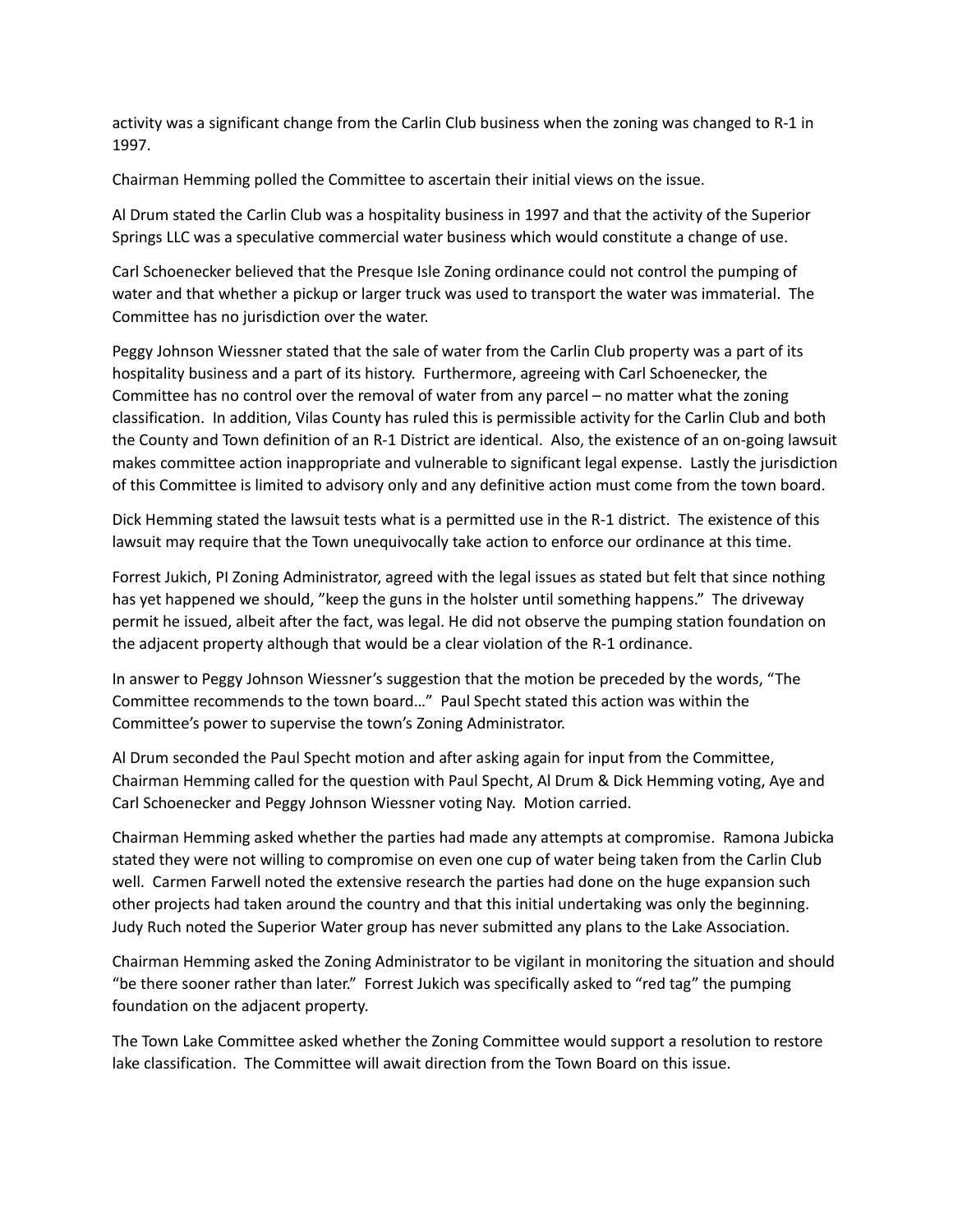Discussion concerning the zoning for duplex structures and wetlands will be placed on the agenda for the next meeting.

Next meeting date is Tuesday, March 21, 2017 at 8:30 am

Motion to adjourn by Peggy Johnson Wiessner, second by Al Drum. Meeting adjourned at 9:40 am.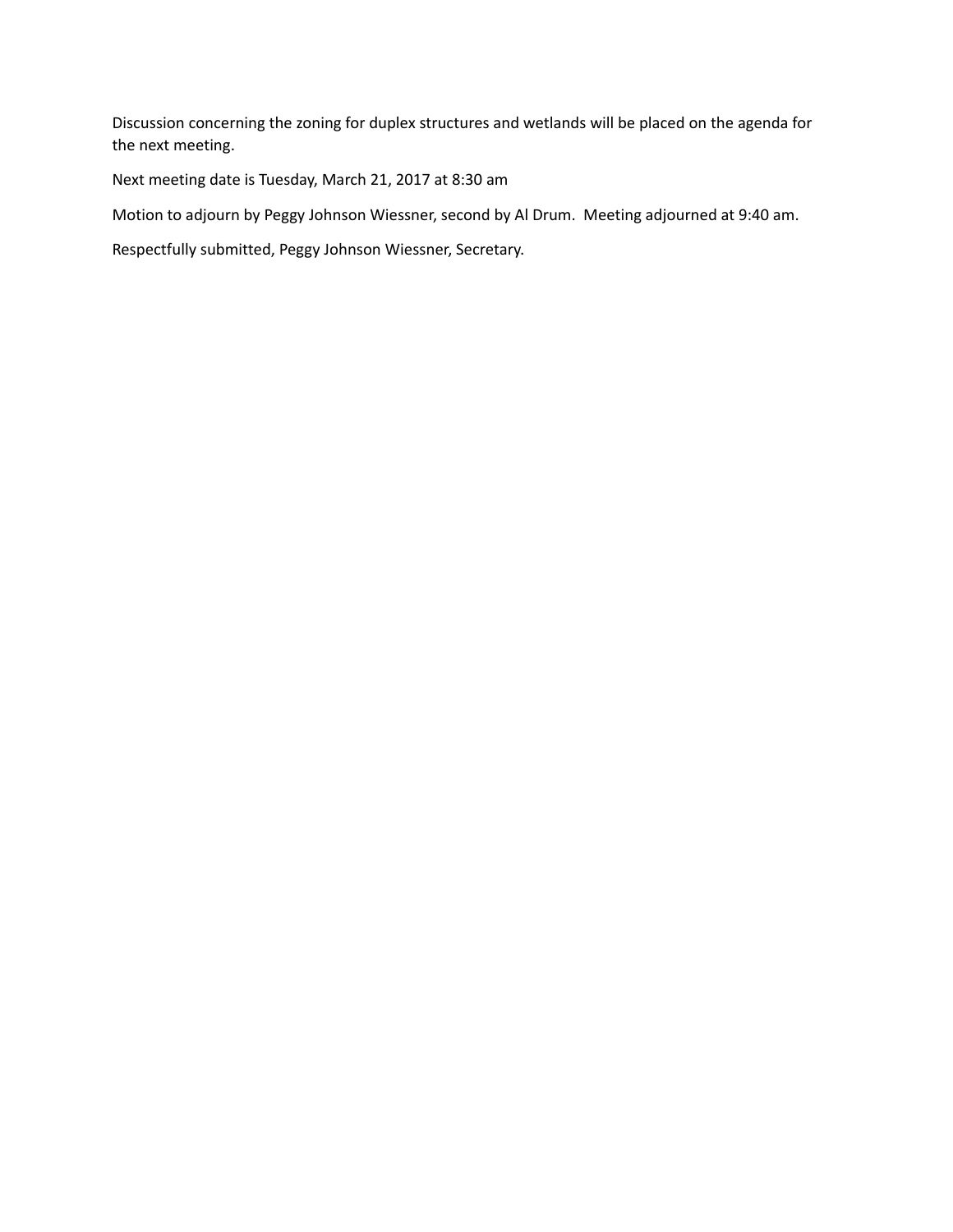### **ZONING COMMITTEE & PLAN COMMISSION**

Minutes, Tuesday, March 21, 2017, 8:30 am

Members Present: Dick Hemming; Peggy Johnson Wiessner; Carl Schoenecker; Paul Specht; Forrest Jukich, PI Zoning Administrator; absent, Al Drum. Public present: Ramona Kubicka; Marshall Reckard; Jim Leutke; Cathy Weber; Jim Rein

The meeting was called to order by Chairman Dick Hemming at 8:30 am at the Presque Isle Community Building. Motion to approve the agenda by Paul Specht, second by Carl Schoenecker All Aye. Motion to approve Minutes of the Feb. 2, 2017 meeting by Paul Specht, second by Carl Schoenecker. All Aye. Paul Specht noted his remarks should be appended as the minutes indicated.

Public Comment: There was no public comment.

Item 5.A. Paul Specht reviewed a draft of a revised Section 902.1.2 on the Multi-Residential (R-2) District originally dated 1/25/2016. That issue had been recessed while the entire ordinance was revised to comply with recent State-mandated changes. Accordingly, there were changes to section numbers and changes to the language regarding guesthouses at Sections 902.5.1 & 902.5.2. Motion by Paul Specht, second by Dick Hemming to refer Section 902.1.2, as amended, to a public hearing. All Aye. Paul Specht will revise this draft and it will be included as a future agenda item for scheduling a public hearing along with a new section on wetlands outside the shoreland area.

Item 5.B. The draft section pertaining to wetlands outside the shoreland district, authored by Al Drum, will be discussed upon his return at the next committee meeting. Peggy Johnson Wiessner will email copies of Al Drum's initial draft to all committee members.

Item 5.C. Ramona Kubicka updated the Committee on the results of a preliminary hearing held in the Carlin Lake water litigation – Carlin Lake Association, Inc. v. Carlin Club Properties, LLC. Several motions to dismiss, made by the defendants, were all denied by the Court. In addition, the Court issued a temporary restraining order prohibiting any further action on the part of the defendants to remove water from the Carlin well until further Court action. The Court also noted the case would turn on the issue of "grandfathering" and not R-1 zoning, and warned that the grandfathered status of the Carlin Club as a restaurant and bar could be jeopardized by this litigation. The Court also noted that they were "creating a new product here." The plaintiffs refused to negotiate on a compromise and this litigation will be set for trial. Dick Hemming stated the Court also said it was possible to expand a grandfathered use without losing grandfathering rights.

Item 6.A. Jim Rein of Wilderness Surveying, presented a preliminary plat of a survey carving out a 0.29 acre Outlot on a portion of James Stocker's property abutting Ormes Road. This plat had been approved by Vilas County. The property was within the Presque Isle Lake shoreland district but did not have any lake frontage. The intent was to create a lot on which the owner of the Presque Isle Lake parcel could construct a garage. Committee discussion centered on the Presque Isle Zoning requirement of one and one-half acre for lots without water frontage. It was noted that, had Ormes Road not been a public road, such a parcel could have been attached to the frontage lot. However, Ormes Road, as a public road, conforms to an Attorney General's Opinion that would make this area a separate lot. Paul Specht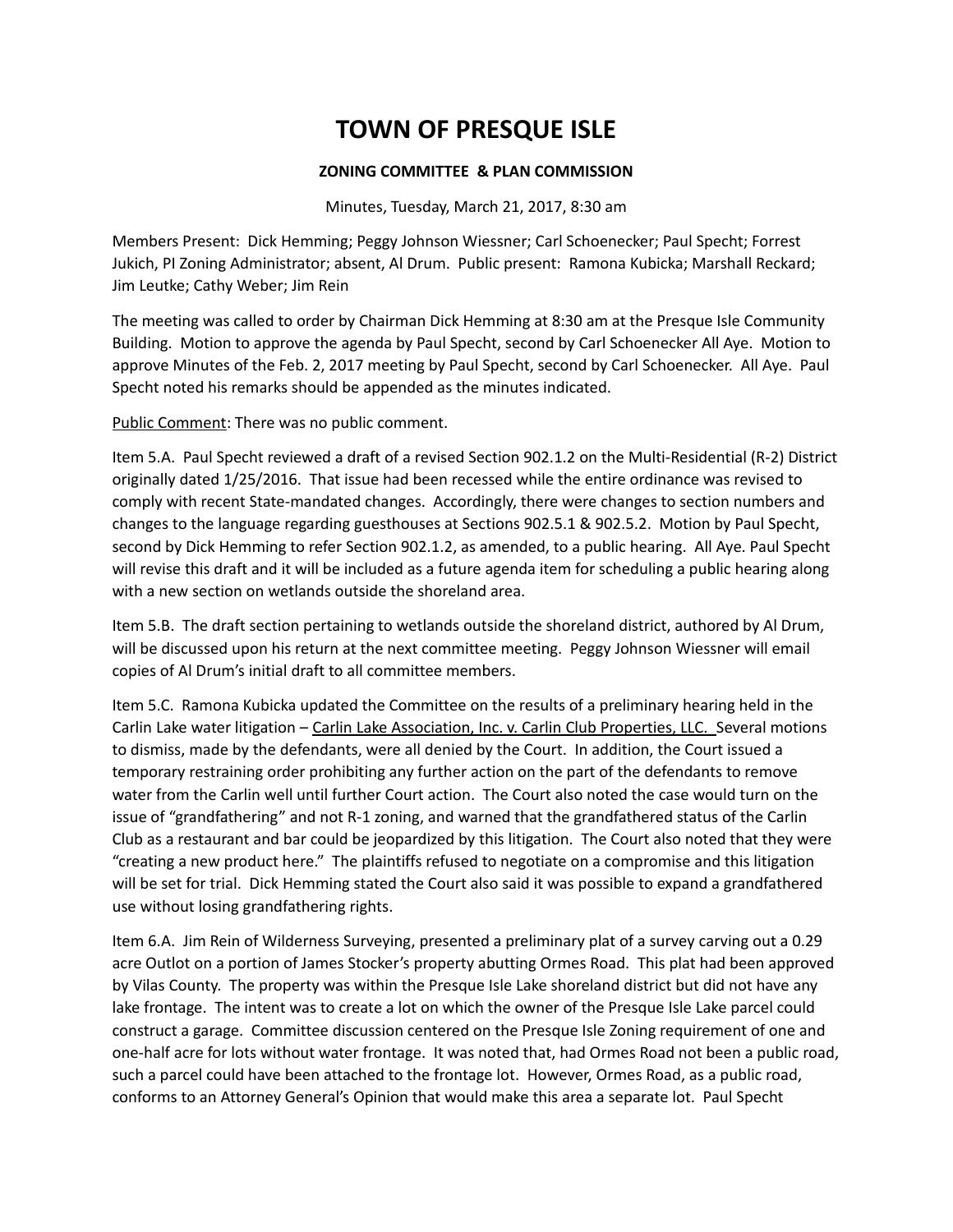moved, Peggy Johnson Wiessner seconded a motion to refer the Committee's rejection of this subdivision to the Town Board. All Aye.

Marshall Reckard requested that the Committee consider adding provisions to the Presque Isle ordinance to deal with short-term rentals of properties outside the shoreland area in the R-1 zoning district. This issue will be added to the next meeting agenda.

Next meeting date is Tuesday, May 9, 2017 at 8:30 am

Motion to adjourn by Paul Specht, second by Carl Schoenecker. Meeting adjourned at 9:15 am.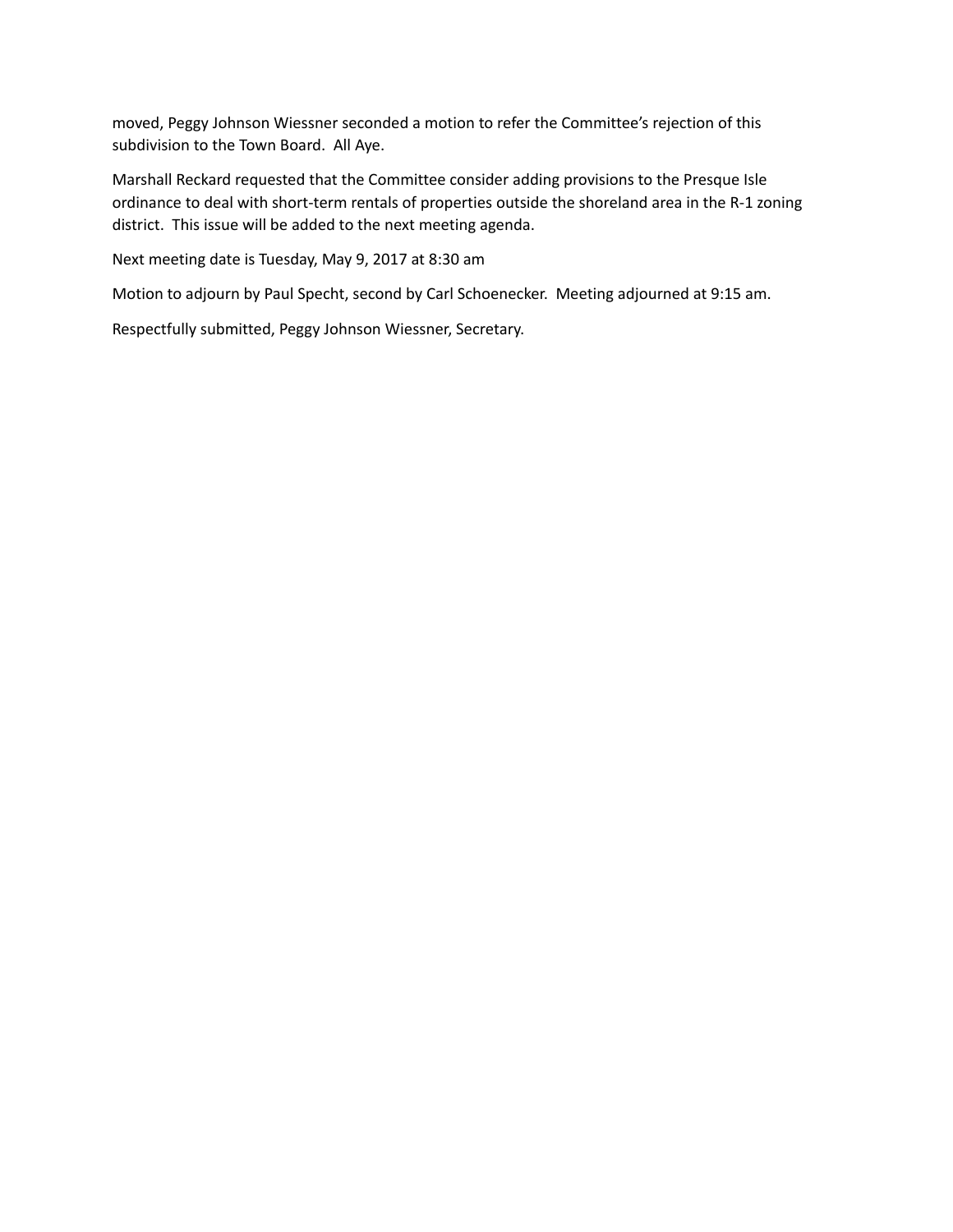### **ZONING COMMITTEE & PLAN COMMISSION**

Minutes, Tuesday, May 9, 2017, 8:30 am

Members Present: Dick Hemming; Peggy Johnson Wiessner; Carl Schoenecker; Paul Specht; Al Drum; Forrest Jukich, PI Zoning Administrator. Public present: Marshall Reckard.

The meeting was called to order by Chairman Dick Hemming at 8:30 am at the Presque Isle Community Building. Motion to approve the agenda by Paul Specht, second by Carl Schoenecker All Aye. Motion to approve Minutes of the March 21, 2017 meeting by Carl Schoenecker, second by Paul Specht. All Aye.

Public Comment: Marshall Reckard commented on several items of new business requested by him to be placed on the agenda.

Item 6.B. Marshall Reckard clarified the minimum size of lots without water frontage remains 2 acres whether such lots are within or without the shoreland district. Vilas County only governs the size of lots with water frontage within the shoreland district and has approved Presque isle's off water lot size off 2 acres wherever situated.

Item 6.C. Marshall Reckard further clarified that decisions of the Board of Adjustment cannot be overturned by the Town Board and must be appealed to County Circuit Court.

Item 6.D. Discussion of the need for a new ordinance section governing lands under common ownership divided by a public road and what may be allowable on such parcels that do not meet minimum size requirements. (Outlots) Marshall Reckard stated it was critical to include height and roof-type restrictions on such lots. Marshall and Paul Specht will draft proposed language to be presented at the next meeting.

Item 5.B. Discussion on the detailed draft wetland ordinance proposed by Al Drum to apply to wetlands outside the shoreland area. Identification of such areas and determining their degree of "susceptibility" was thought to be difficult for local administration. This issue died for lack of a second after having been introduced on a motion by Dick Hemming.

Item 5.A. The date for a public hearing on Sec. 902.1.2 relating to multi-family housing was set at July 11 in conjunction with a regularly scheduled zoning meeting at 8:30 am. The Public Hearing will be held at 9:00am.

Item 5.C. There was little to report on the Carlin water issue. Court proceedings have encountered delays. Possible improvements were made to the well on the Carlin property and the zoning administrator was directed to inquire whether this was true.

Peggy Johnson Wiessner noted the Committee was to receive a written opinion from Atty. Burgy on Paul Specht's Feb. 2, 2017 motion regarding whether the pumping of water from the Carlin well violated Sec. 902 of the Presque isle Zoning Ordinance. Marshall Reckard agreed that was needed to clarify Burgy's initial opinion such an action would be contrary to the **Hegwood** decision.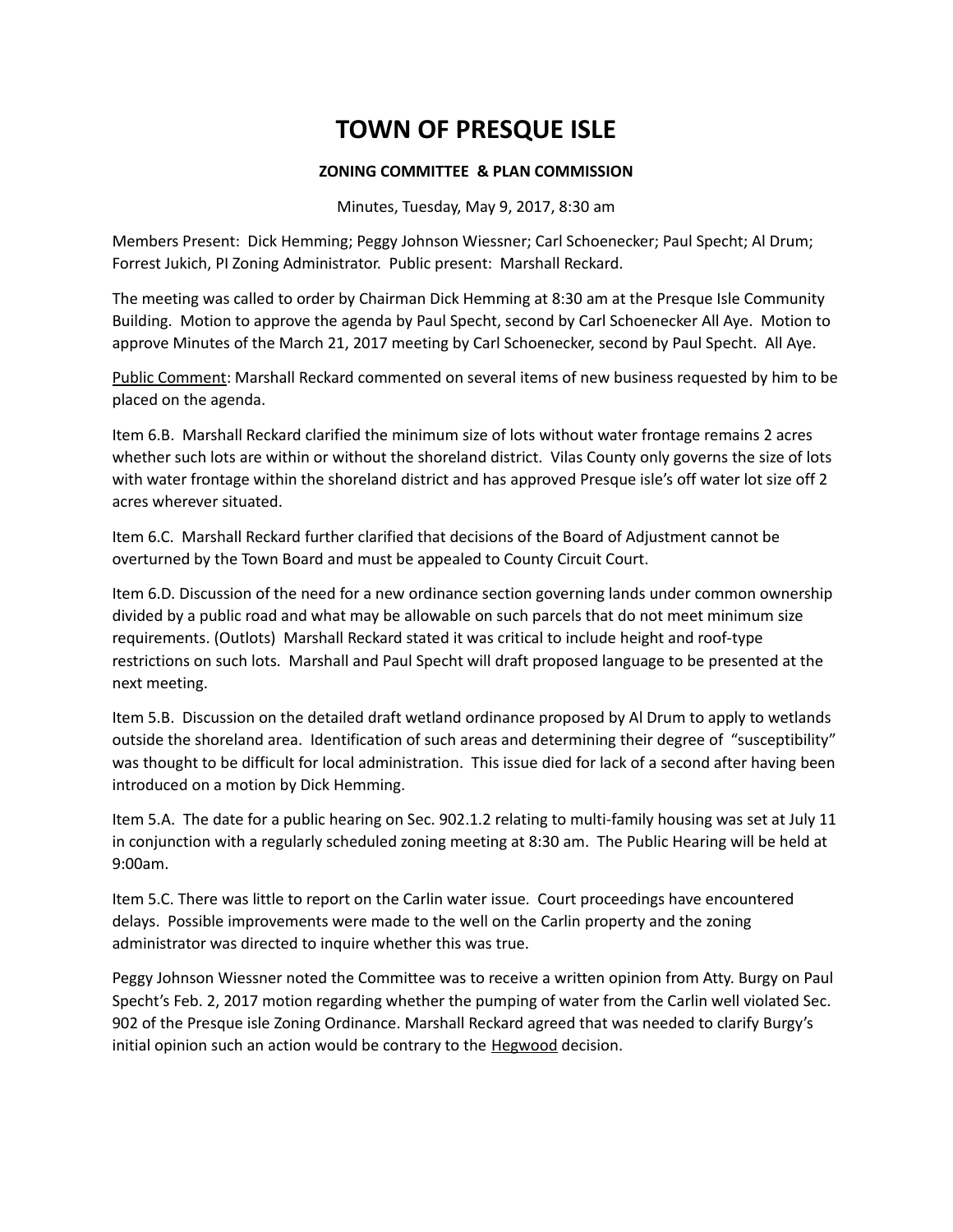Items 6.A. and 6.E. were tabled until the next Committee meeting

Next meeting date is Tuesday, June 13, 2017 at 8:30 am

Motion to adjourn by Paul Specht, second by Al Drum. Meeting adjourned at 9:55 am.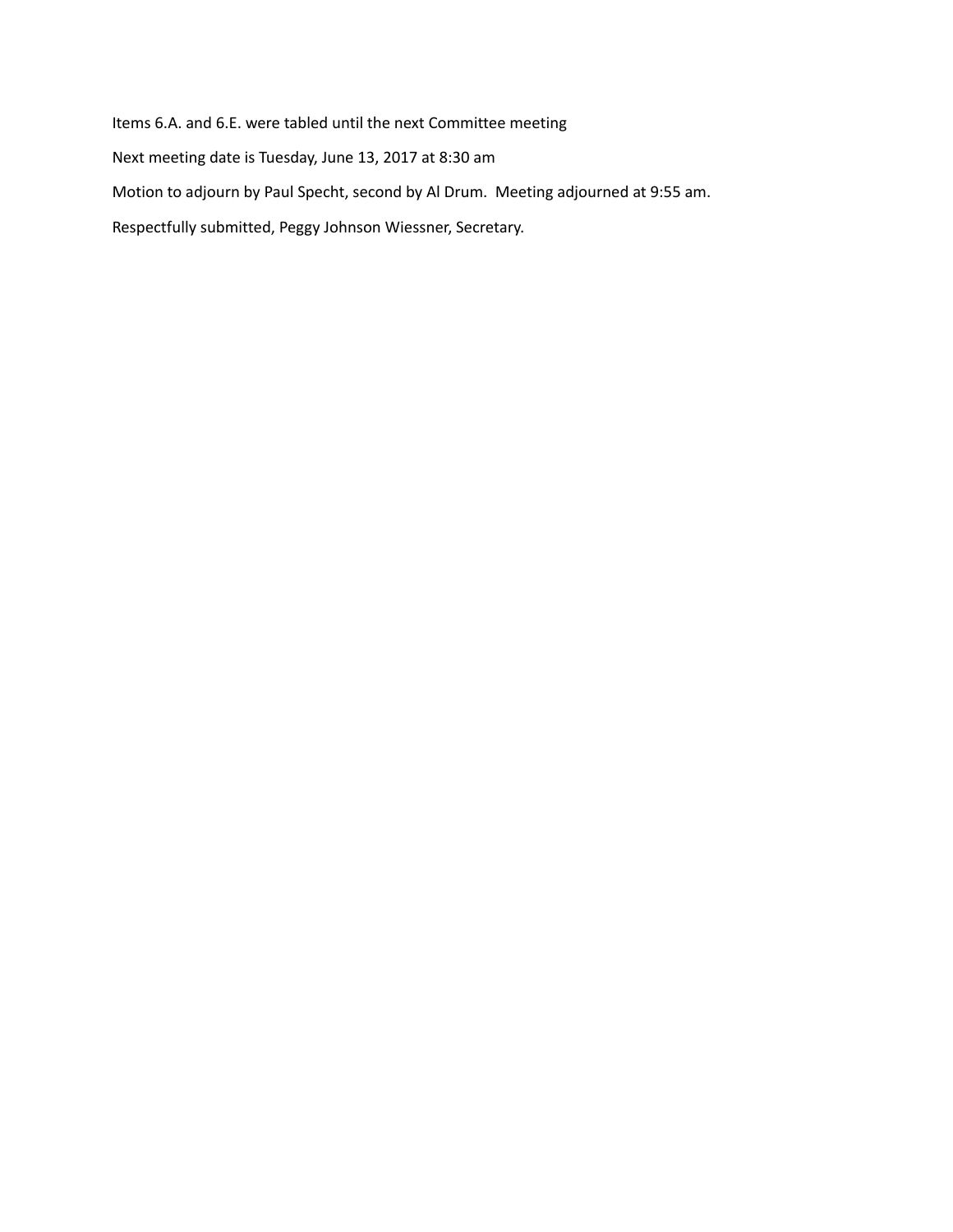### **ZONING COMMITTEE & PLAN COMMISSION**

Minutes of the regular meeting and the Public Hearing held July 11, 2017, 8:30 am

Members Present: Dick Hemming; Peggy Johnson Wiessner; Carl Schoenecker; Paul Specht; Al Drum; Forrest Jukich, PI Zoning Administrator. Public present: Marshall Reckard; Cecil Davis; Ramona Kubica; Robert Rider; Dan Caplin; Chuck Hayes; Jim Brzezinski; Barbara Peck; Linda Lane; Scott Lane; Sydney Morris; Dennis Breitholtz; Jorje Burke; Fred G. Witter; Bob Ruch

The regular meeting of the Zoning Committee & Plan Commission was called to order by Chairman Dick Hemming at 8:30 am at the Presque Isle Community Building and immediately recessed to begin the Public Hearing on changes to two sections of the Presque Isle Zoning Ordinance.

Several changes to section 902.1.2 concerning the Multi-Residential District (R-2) were read by Chairman Hemming. Basically they concerned a change in the definition of "Multi-Family" to a building containing three or more dwelling units and the provision for duplexes under the term "Residential Two Family" structures and changes to the minimum sizes of waterfront and off-water lots to conform to recent statewide mandates. Section 902.5 was also amended to prohibit guesthouses on two-family or multifamily sites. Chairman Hemming asked three times for anyone wishing to speak in favor of, or opposition to, these changes. There was no input from the public. Paul Specht then moved and Carl Schoenecker seconded a motion to recommend the Presque Isle Town Board forward these changes to Vilas County for approval.

The second issue was the addition of a new section 902.9.3.a which follows: " Lands under common ownership separated by a public road shall not constitute a single lot and if a nonconforming lot is created with no water frontage said lot may have a non-habitable private storage structure on it if the following requirements are met. The non-conforming lot shall have a minimum lot size of at least three thousand (3000) square feet and the private storage structure shall have a maximum footprint of nine hundred and fifty (950) square feet with a roof consisting of a single gable without dormers and shall meet all other garage height and set back requirements set forth in this ordinance. In addition, no water or sanitary facilities are permitted within or in connection with the structure." Again, Chairman Hemming asked three times for anyone wishing to speak in favor of, or opposition to, these changes. There was no input from the public. Paul Specht then moved and Carl Schoenecker seconded a motion to recommend the Presque Isle Town Board forward these changes to Vilas County for approval.

Marshall Reckard then clarified the process by which these changes, after approval by Vilas County, would become part of the Presque Isle Zoning Ordinance.

Motion to adjourn the Public Hearing by Paul Specht, second by Carl Schoenecker. All Aye, Public Hearing adjourned at 8:45 and the regular meeting was resumed.

Motion by Paul Specht, second by Al Drum to approve the agenda as posted. All Aye. Motion by Paul Specht, second by Carl Schoenecker to approve the minutes of the June 13, 2017 meeting after correcting one typo (omit word "said"). All Aye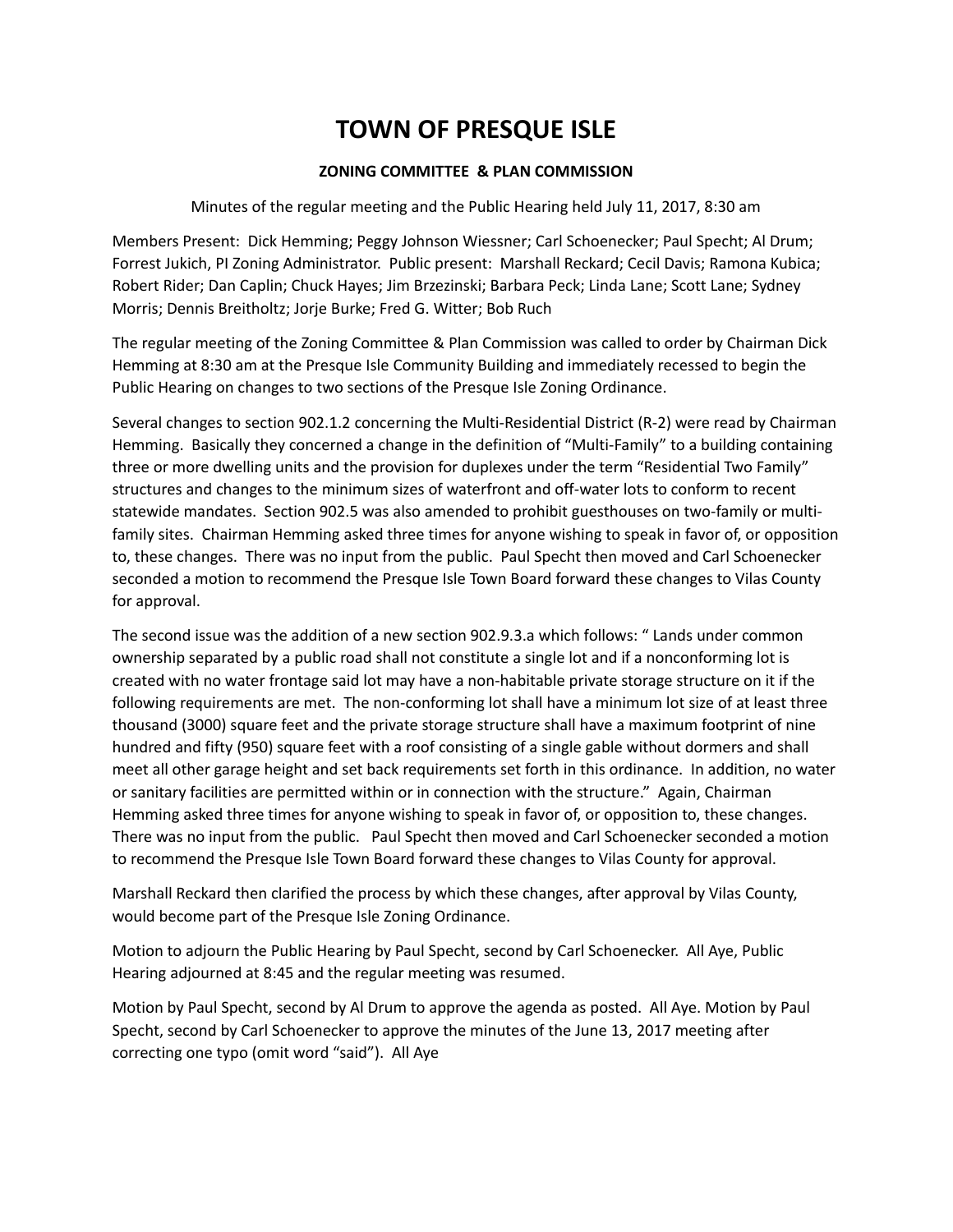Public Comment: Regarding agenda item 5.G. Marshall Reckard stated there would be no written response from the town's attorney, Dennis Burgy, to the Feb. 2, 2017 motion by Paul Specht. Reckard said Burgy verbally acknowledged the "town has the right to have its own zoning" but would not be giving a written opinion on the matter. With respect to item agenda item 5.F. Reckard said efforts of the Wisconsin Shoreland Initiative were "in flux" and in any case would not impact Presque Isle zoning.

Item 5.E. Carlin Update: Ramona Kubica reported that Webster Well Drilling had been deposed by Dan Bach, attorney for the Carlin Lake Association relative to work that had been done on the well at the Carlin Lodge to determine whether the terms of a temporary restraining order (TRO) issued by the court had been violated. The Lake Association learned that a one horsepower pump had been replaced with a three horsepower pump and that the well head had been modified to enable pumping into a truck. They contend that violated the court's TRO. There was a telephone conference on July 10 regarding this issue. The judge has repeatedly refused to modify the TRO and the plaintiff's are not willing to mediate the issue, despite proposals from defendant that mediation be utilized. Kubica stated that the defendants have been evasive and deceptive and are not trusted by the plaintiffs who are appealing to the community for monetary support. Cecil Davis stated no trial date has been set. Chuck Hayes said the agenda item was misnamed and should have been labeled "the Carlin Zoning issue." Chairman Hemming noted the Zoning Committee merely is providing a forum for information on the matter.

Item 5.A. Short-term rentals outside the shoreland area: Paul Specht noted that the county no longer controls anything outside the shoreland area and that, historically, much of Presque Isle was zoned recreational although that has since changed. In addition, the State would not allow a license for shortterm rentals in an R-1 (single family) zoning district. A license would be required for short-term rentals. Dick Hemming was concerned that, if not specifically prohibited, would it be allowed. Barb Peck emphasized the problem with short-term rentals was that "everyone was not playing be the same rules" and we know there are violations even within the shoreland district that are not being challenged. Discussion of increasing fines or other measures that might be taken. Marshall Reckard noted there is nothing in our ordinance except for the requirement of a room tax and he stated we do have jurisdiction even within the shoreland district to set sanctions for violations. Chairman Hemming asked that the Committee take an "across the board" look at the issue of short-term rentals at the next meeting.

Item5.B. Wetland Ordinance: Committee discussion acknowledged this is a complex issue and that enforcement is particularly difficult for our zoning administrator. Committee reviewed Al Drum's revised draft dated July 29 which omitted the definitions of the earlier draft and simplified and shortened Part 3 referring to provisions of NR151.125 of the Wisconsin Administrative Code regarding building near wetland features. Forrest Jukich noted that he questioned wetland issues 4 times with respect to driveways and was told the owner could build up to the wetland. Committee generally approved of the 7/292017 draft but wanted language added to require confirmation by the zoning administrator for any landowner statement denying there is a wetland issue. This will be added to the next meeting agenda.

Item 6.A. Wilderness Peddlers – Dennis Breitholtz updated information on the re-incorporation of the "Wilderness Peddlers." The current bike trail will be extended 2.5 miles in length from CTH K to CTH J next spring. The Peddlers now have a 7 member board with 2 representatives from Winchester and they have also established a website. Efforts are underway for major donors to fund the \$1.2 million required to build an off-road bike trail to CTH P.

Item 5.D. Fall Retreat. Date and purpose to be determined at the next meeting.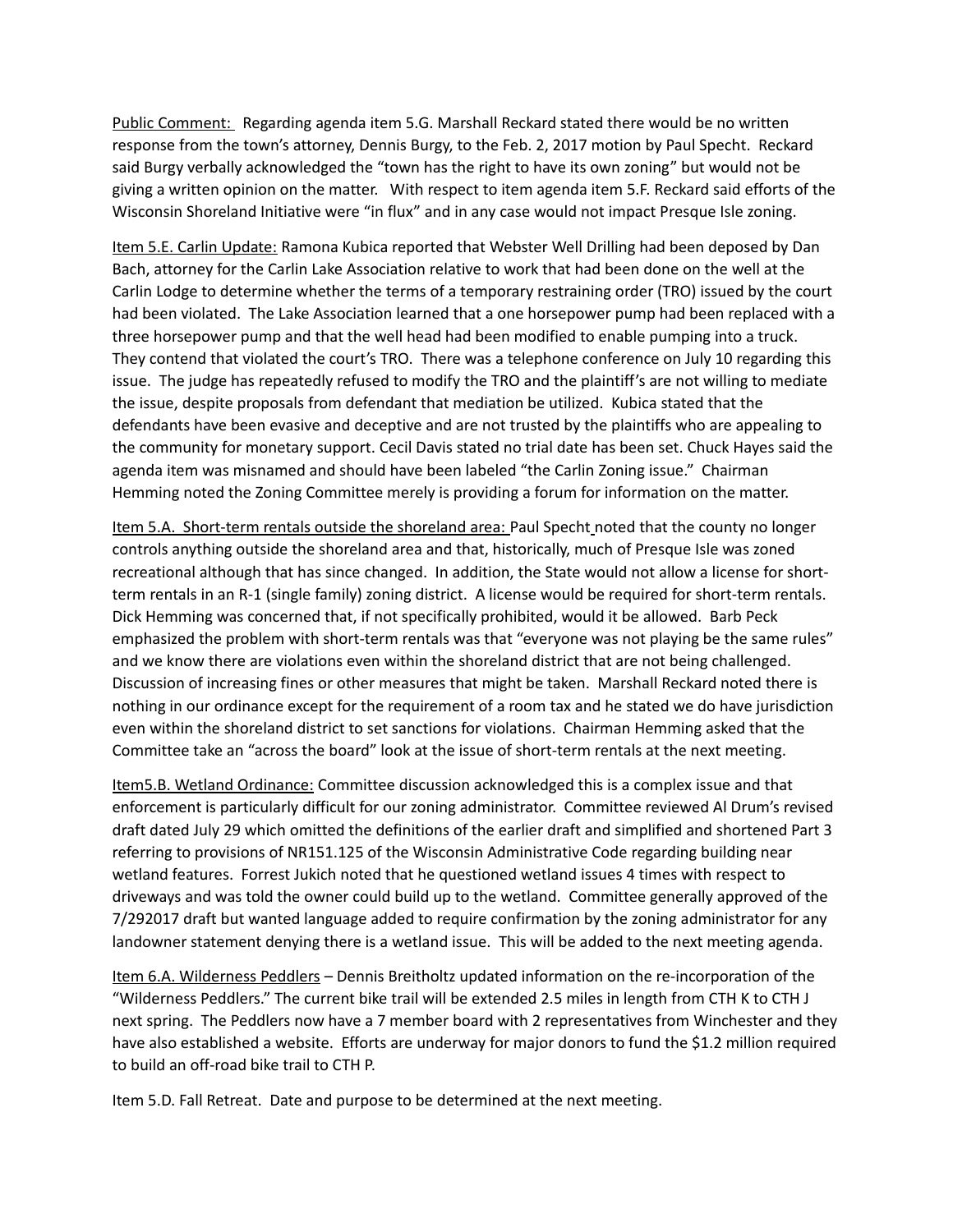Item 5.C. Rear Lot Setbacks. Discussion favored making rear lot setbacks the same as side lot setbacks. Language needed to incorporate into our ordinance. On agenda for next meeting.

Date for next meeting set for August 8, 2017 at 8:30am

Motion to adjourn by Paul Specht, second by Peggy Johnson Wiessner. Meeting adjourned at 9:58am.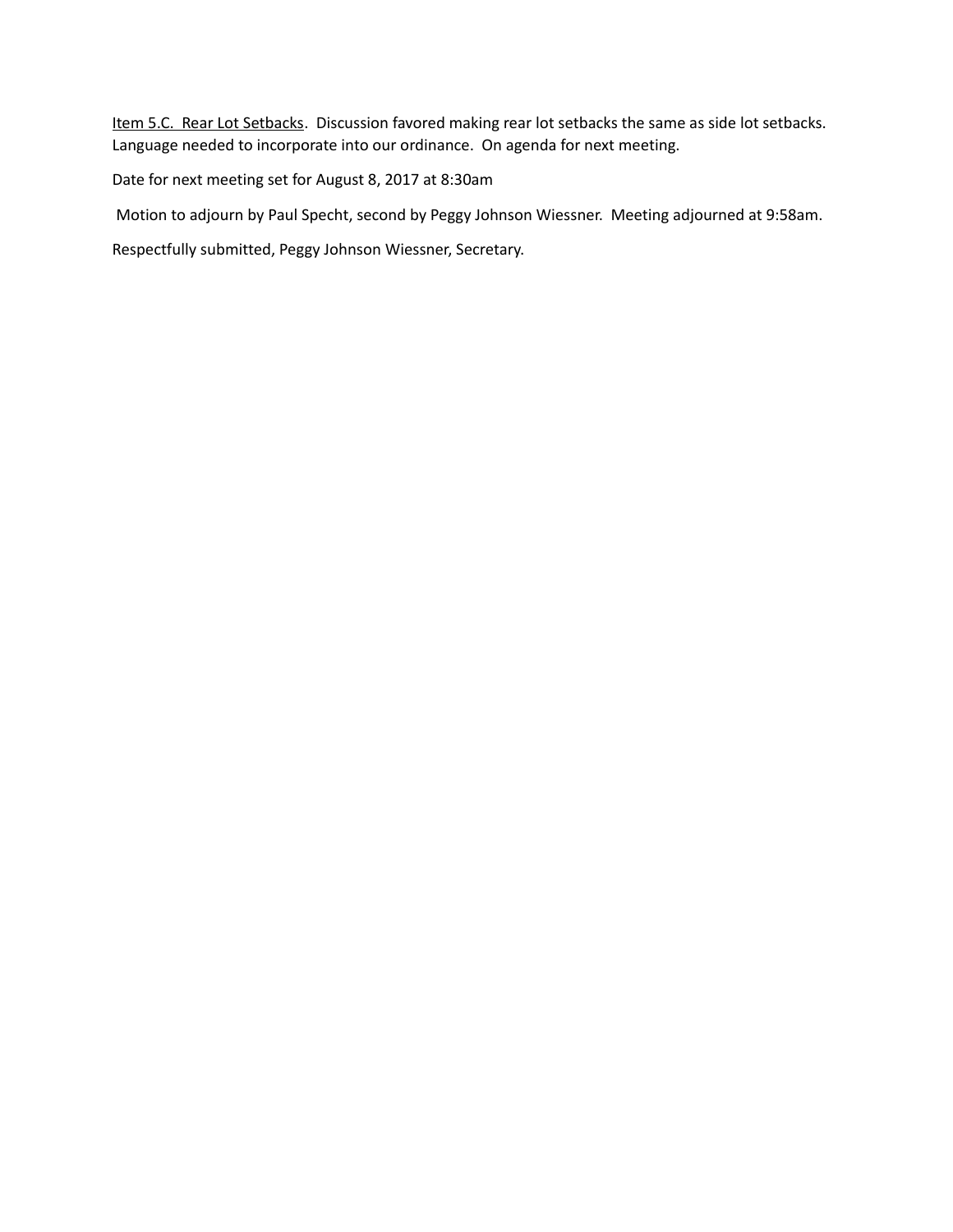### **ZONING COMMITTEE & PLAN COMMISSION**

Minutes, Tuesday, August 8, 2017, 8:30 am

Members Present: Dick Hemming; Peggy Johnson Wiessner; Carl Schoenecker; Paul Specht; Forrest Jukich, PI Zoning Administrator. Absent: Al Drum. Public Present: Bob Ruch; Cecil Davis; Ramona Kubica; Carmen Farwell; Marshall Reckard.

The meeting was called to order by Chairman Dick Hemming at 8:30 am at the Presque Isle Community Building. Motion to approve the agenda by Paul Specht, second by Carl Schoenecker All Aye. Motion by Paul Specht, second by Carl Schoenecker to approve the minutes of the July 11, 2017 meetng with corrections. Peggy Johnson Wiessner corrected Robert Rider's name as present; the name of the Lake Association's attorney in Item 5.E. to Dan Bach and the dates of the revised Wetland Ordinance in Item 5.B. to 7/29/2107. Paul Specht had a typo correcton in the fourth paragraph (gable, not gail) and revised the last sentence in Item 5.A. to "Eforts are underway for major donors to fund the \$1.2 million required to build an off-road bike trail to Highway "P".

Public Comment: Marshall Reckard noted the two ordinance changes currently before Vilas County had minor questions from the county which seem to have been answered by Marshall. He predicts approval as submited.

Item 5.E. Carlin Lake update. The Court has tentatively set a hearing on a contempt issue involving the defendant's alleged modification of the Carlin Lodge well. Hearing tentatively scheduled for 10:00am on August 25<sup>th</sup> in Eagle River. Also tentatively scheduled is a Motion hearing on October 5, a pre-trial hearing on October  $19<sup>th</sup>$  at 1:pm and a 3-day jury trial beginning November 8, 2017.

Item 5.A. Paul Specht began the discussion of short-term rentals with a discussion of B & B's and how they are treated in the Vilas County ordinance. He also noted the several diferent districts within the county ordinance where B & B and/or transient lodging may be permited. They include the Residential/Lodging district (RL); Rural Residential (RRL); Multi-Family Residential (R-2); Wooded Residential (WR); Residential Recreation (RR); Recreation (REC); Community Business (CB); All Purpose (AP); and Forestry (F) – several of which Presque Isle does not have. He stated our ordinance needed definitions for B & B's and for transient lodging. He accepted Dick Hemming's suggestion that he work on this area for our next meetng. Marshall Reckard noted that Vilas County controls transient lodging within the shoreland district and that transient lodging is defned in the state statutes. Paul Specht appeared to disagree with that interpretaton.

Item 5.B. Wetland Ordinance Outside the Shoreland Area – Carl Schoenecker distributed language that is included in the Vilas County application for a shoreland alteration permit and proposed that might cover our concerns regarding wetlands rather than an entrely new and detailed ordinance. In view of Al Drum's absence, a decision on this issue will be postponed until the next meeting.

Item 5.C. Ordinance language regarding rear lot lines. Peggy Johnson Wiessner will draft language in Sec. 902.8.1 covering this issue and will include the movable structure situation of Sec. 902.8.4.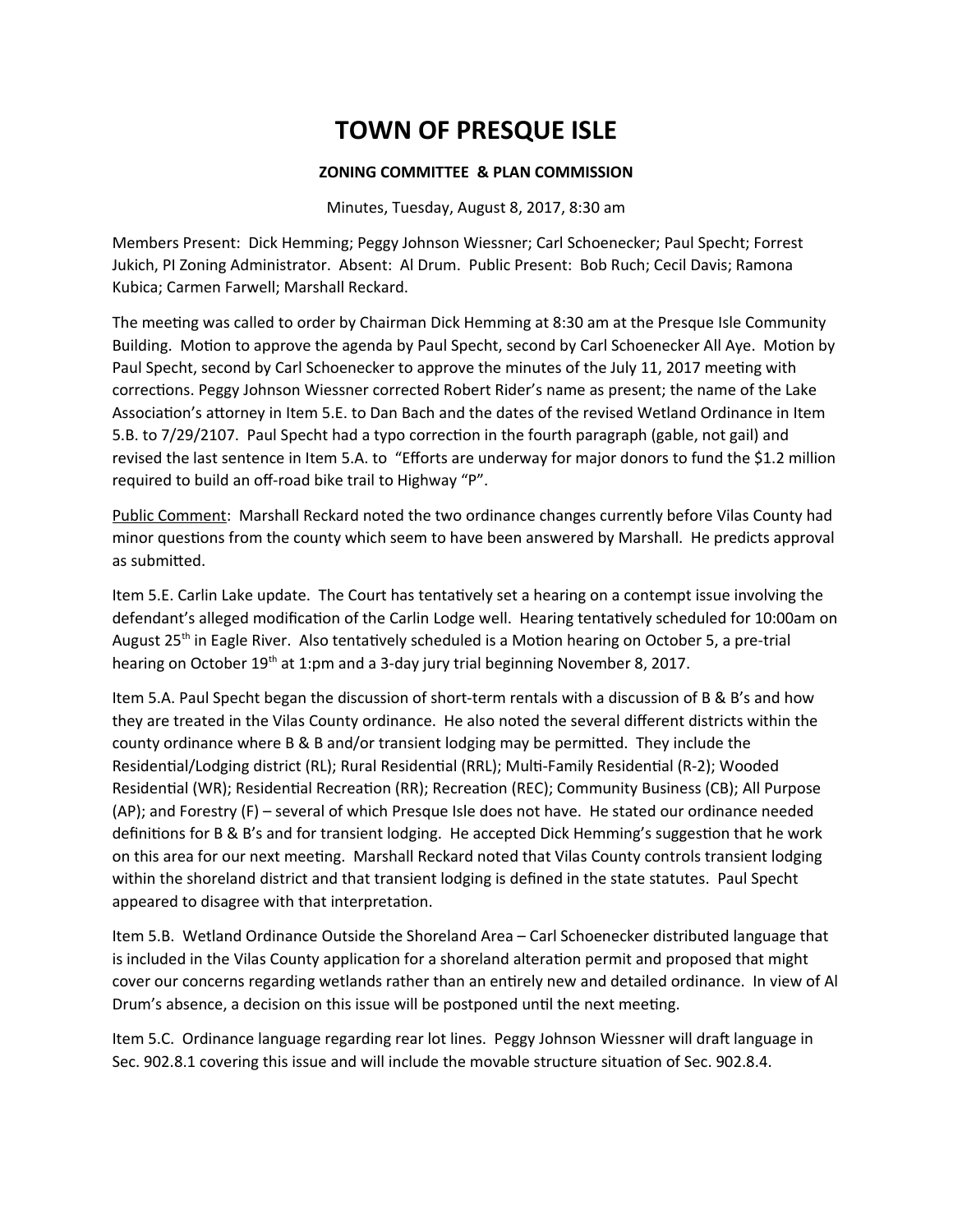Item 5.D. September 26 was set as the date for a "Zoning Retreat" focusing on the purpose of the zoning committee, term limits, zoning philosophy, etc. A more definite agenda will be developed at the next meeting. This will be a public meeting.

Item 5.F. The final 4 lot subdivision on Carlin Lake was not available.

Next meetng date is Tuesday, Sept. 12, 2017 with the Zoning Retreat on Sept. 26, 2017.

Motion to adjourn by Peggy Johnson Wiessner, second by Carl Schoenecker. Meeting adjourned at 9:40am.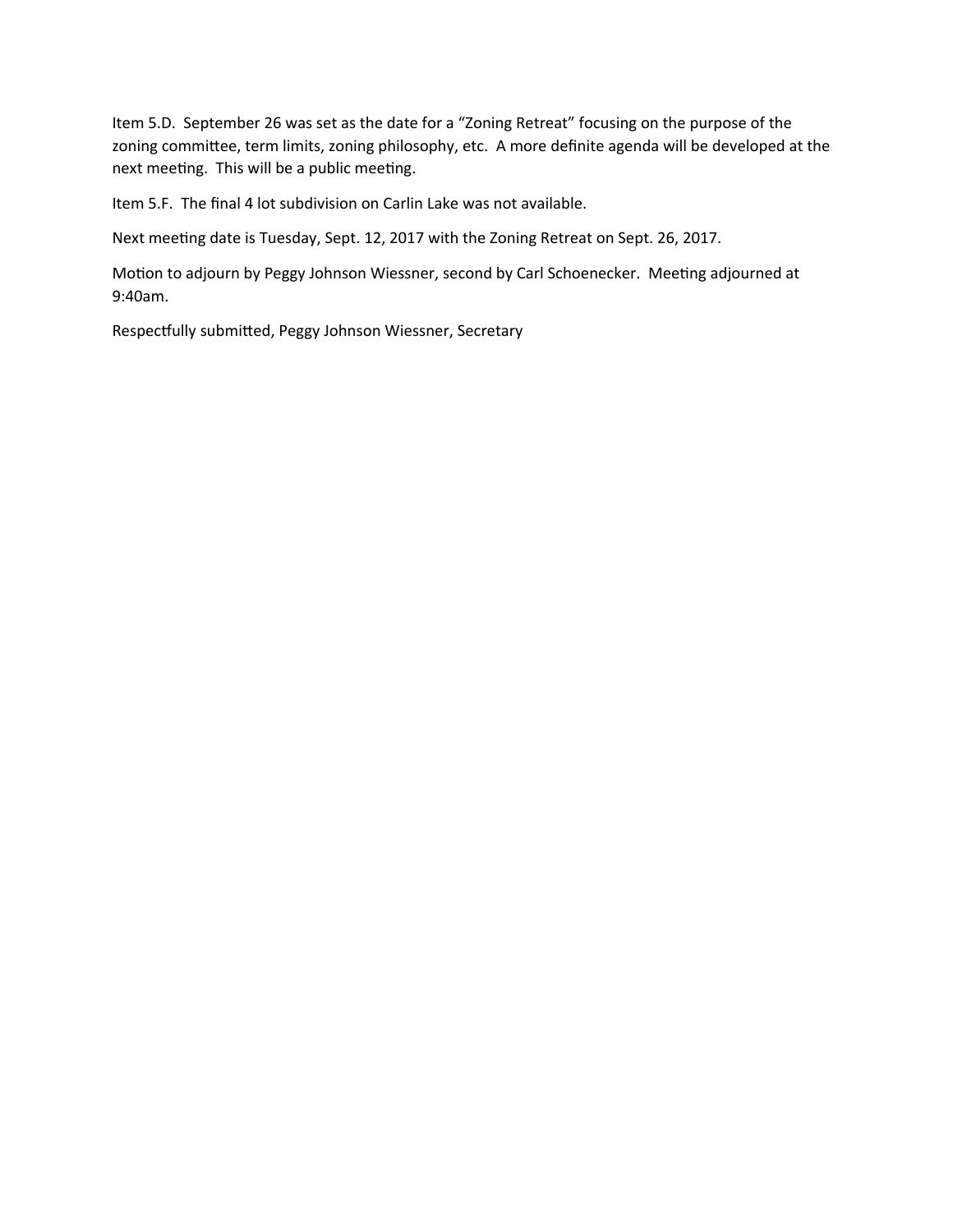### **ZONING COMMITTEE & PLAN COMMISSION**

Minutes, Tuesday, September 12, 2017, 8:30 am

Members Present: Dick Hemming; Peggy Johnson Wiessner; Al Drum; Paul Specht. Absent: Carl Schoenecker; Forrest Jukich. Public Present: Ramona Kubica; Marshall Reckard.

The meeting was called to order by Chairman Dick Hemming at 8:30 am at the Presque Isle Community Building. Motion to approve the agenda by Paul Specht, second by Al Drum. All Aye. Motion by Paul Specht, second by Peggy Johnson Wiessner to approve the minutes of the August 8, 2017 meetng.

Public Comment: Marshall Reckard noted the committee's two proposed ordinance changes (902.1.2 & 902.4.3) will go before the full county board at their October meeting for approval. He also stated that Sec. 4 of the Vilas County Zoning ordinance is undergoing revision and the county is solicitng input from the towns. He also alerted the Committee to a provision in the state budget bill which would permit transient lodging of 7 days or more in any R-1 zoning district. The budget bill is expected to pass within the next few weeks.

Item 5.E. Carlin Lake update. Ramona Kubica reported that, on August 25, the court cited the defendants for contempt of court for violation of the court's temporary restraining order prohibiting any work furthering the bottling of Carlin water. An August 30 mediation session produced no agreement and the court case will proceed. A hearing on the plaintiff's motion for summary judgment will be heard on October 5 in Eagle River. Dick Hemming questioned whether an answer to the plaintiff's complaint had ever been filed and noted that a November 8 jury trial was still on the Court's calendar

Item 5.A. Since Vilas County defnes B & B's and transient lodging and Presque Isle adopts the Vilas County's definitions and that transient lodging may be re-defined under the state budget bill, no action was taken on this issue.

Item 5.B. Wetland Ordinance Outside the Shoreland Area – Due to Carl Schoenecker's absence no action was taken on this issue. However, discussion centered on perhaps adding Carl's language to Al's proposed ordinance which would provide more guidance to the homeowner and alert the homeowner to the importance of wetlands to the town. Another option would be to add a checkoff box regarding wetlands to the Presque Isle permit application.

Item 5.C. Ordinance language regarding rear lot lines. Peggy Johnson Wiessner proposed amending Sec. 902.8.1 in two places to read "...any lot line" rather than the current "...the lot line." Also amending the defniton of "Setback lines" to read "…all lot lines" rather than the current "…side lot lines." Moton by Paul Specht, seconded by Al Drum to accept the proposed changes. All Aye.

Item 5.D. The impact of Act 55 on Presque Isle's zoning ordinance will be one item of discussion at the Commitee's zoning "retreat" scheduled for September 26. Al Drum volunteered to obtain a county GIS map showing the 1000 foot area around navigable waters in Presque Isle township. Peggy Johnson Wiessner & Dick Hemming will further define agenda items for the Sept. 26 meeting.

Item 5.F. The final 4 lot subdivision on Carlin Lake was not available. This item will be off the agenda until the committee is notified by the zoning administrator.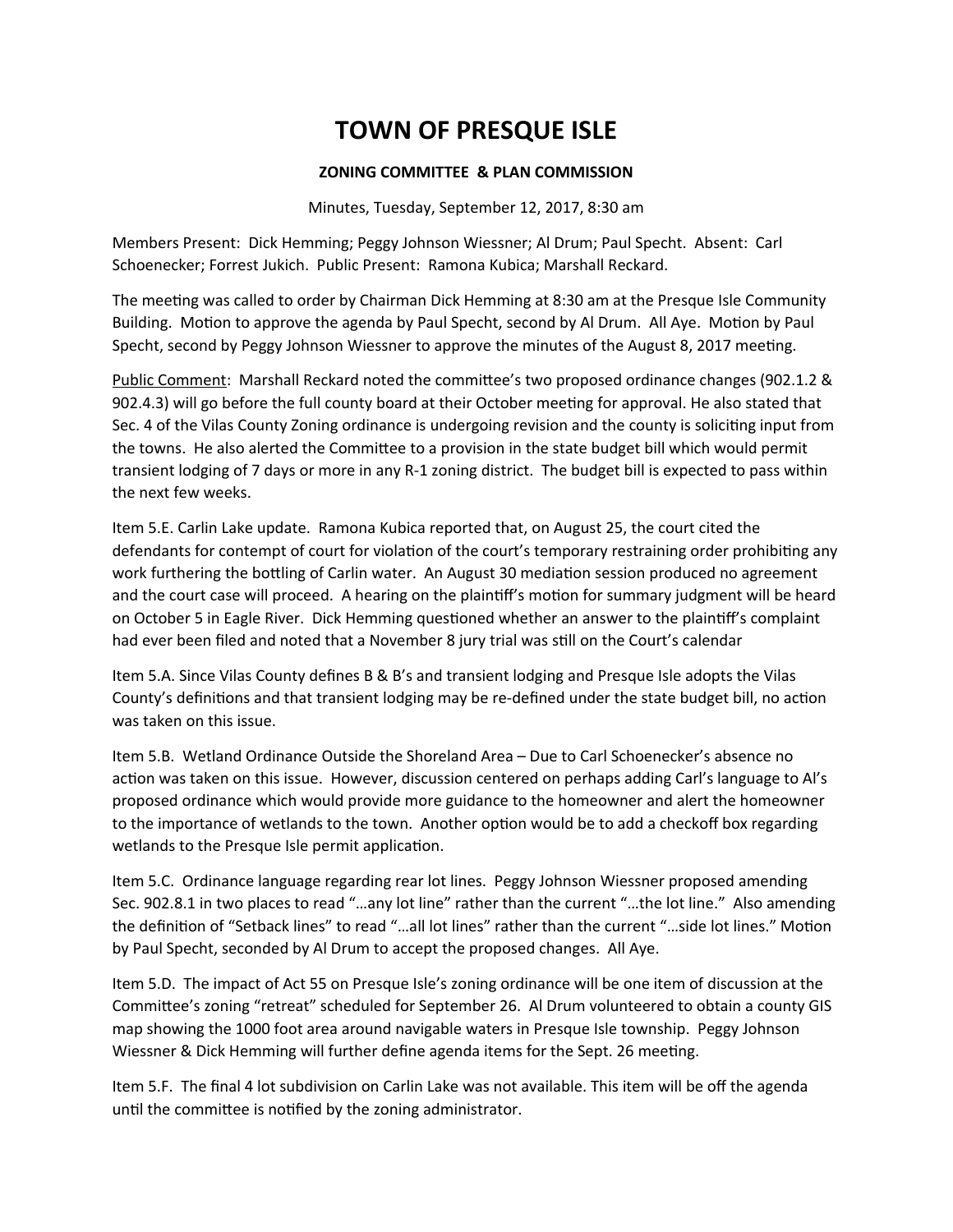Next meeting date is Wednesday, Oct. 4, 2017 with the Zoning Retreat on Sept. 26, 2017. Motion to adjourn by Peggy Johnson Wiessner, second by Paul specht. Meeting adjourned at 9:58 am. Respectfully submitted, Peggy Johnson Wiessner, Secretary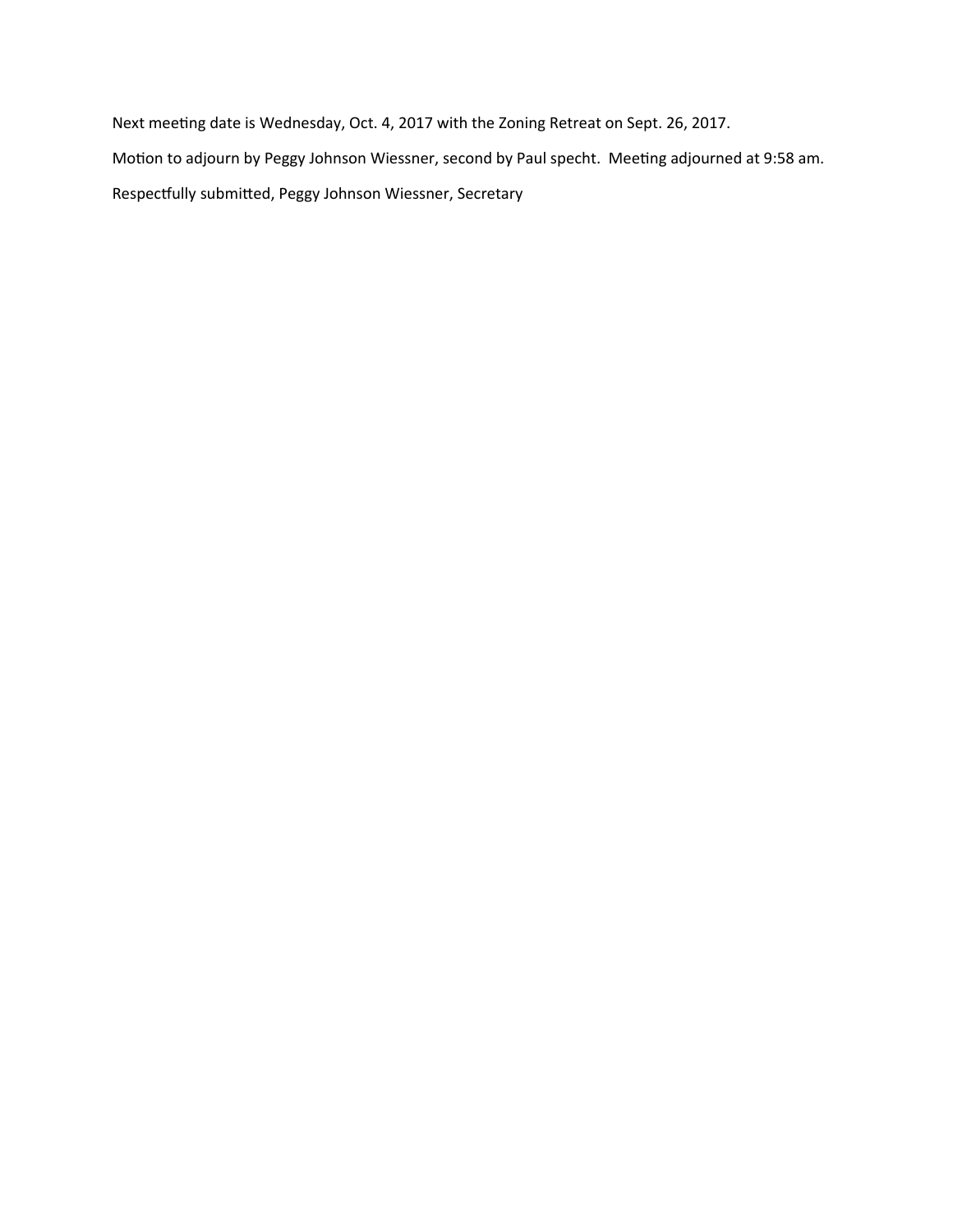#### **ZONING COMMITTEE & PLAN COMMISSION**

Minutes, Tuesday, September 26, 2017, 8:30 am

Members Present: Dick Hemming; Peggy Johnson Wiessner; Al Drum; Paul Specht; Carl Schoenecker. Absent: Forrest Jukich. Public Present: Marshall Reckard.

The meeting was called to order by Chairman Dick Hemming at 8:30 am at the Presque Isle Community Building. Motion to approve the agenda by Paul Specht, second by Carl Scheonecker. All Aye

There were no action items at this"retreat" meeting which was intended to be a thoughtful discussion of general zoning and planning principals to guide the Commitee.

Organizational Aspects of the Committee – Marshall Reckard confirmed this Committee is a Statutory Committee of five members with staggered 3 year terms. Dick Hemming's terms expires in 2017; Peggy Johnson Wiessner & Carl Schoenecker's terms expires in 2018 and Paul Specht & Al Drum's terms expire in 2019. The town chairman appoints a candidate but it must be confirmed by the town board. The supervisors' vote can deny the candidate and the chairman must then appoint a different candidate.

Prior to being elected Chairman, Marshall Reckard regularly atended Vilas County Zoning Commitee meetngs and reported to the PI Commitee on issues discussed at the county level. Marshall expects to continue doing that when issues of importance to the town are discussed. However, it would be best to have Committee representation at the Vilas County meetings. Dick Hemming (and the entire Committee) will be placed on the V/C email list to receive their agendas. He will then assign a Committee member from PI to attend V/C or attend himself. The town board regards this Committee as the "expect" in zoning & planning and, unlike other town committees which take direction from the town, this Committee sets its own agenda and discussion items.

The Committee discussed its role with respect to comprehensive planning and the 20/20 plan update. Marshall Reckard observed that neither the county nor any of the towns have begun work on this issue. Committee acknowledged Section 12 of the plan had already been updated to conform to Act 55. We need to review the plan again since, with the original plan, we were bound to the "existing zoning" districts and no real planning had been done. Carl Schoenecker suggested we set time aside for at least a quick annual review of the plan, perhaps in February.

Philosophical Guidelines for the Commitee – Peggy Johnson Wiessner suggested this big picture item should include attention to the overall need for a comprehensive ordinance in view of our limited jurisdiction imposed by Act 55. We should be aware of the cost to the town, the complexity an additonal level of requirements imposes on the community and the need for enforcement at the local level. Marshall Reckard noted although most of our zoning echoes that of the county, the county would not enforce the basic principles Presque Isle espoused in its 1959 ordinance, i.e. Vilas county would only enforce a 100 foot frontage requirement.

Infuence of Act 55 – Discussion on the "Red Flag/White Flag" characterizaton made by Paul Specht. Committee operates under a "red" flag set by Act 55 within the shoreland district and a "white" flag outside the shoreland district where it can operate unfettered. Discussion again of the possibility of a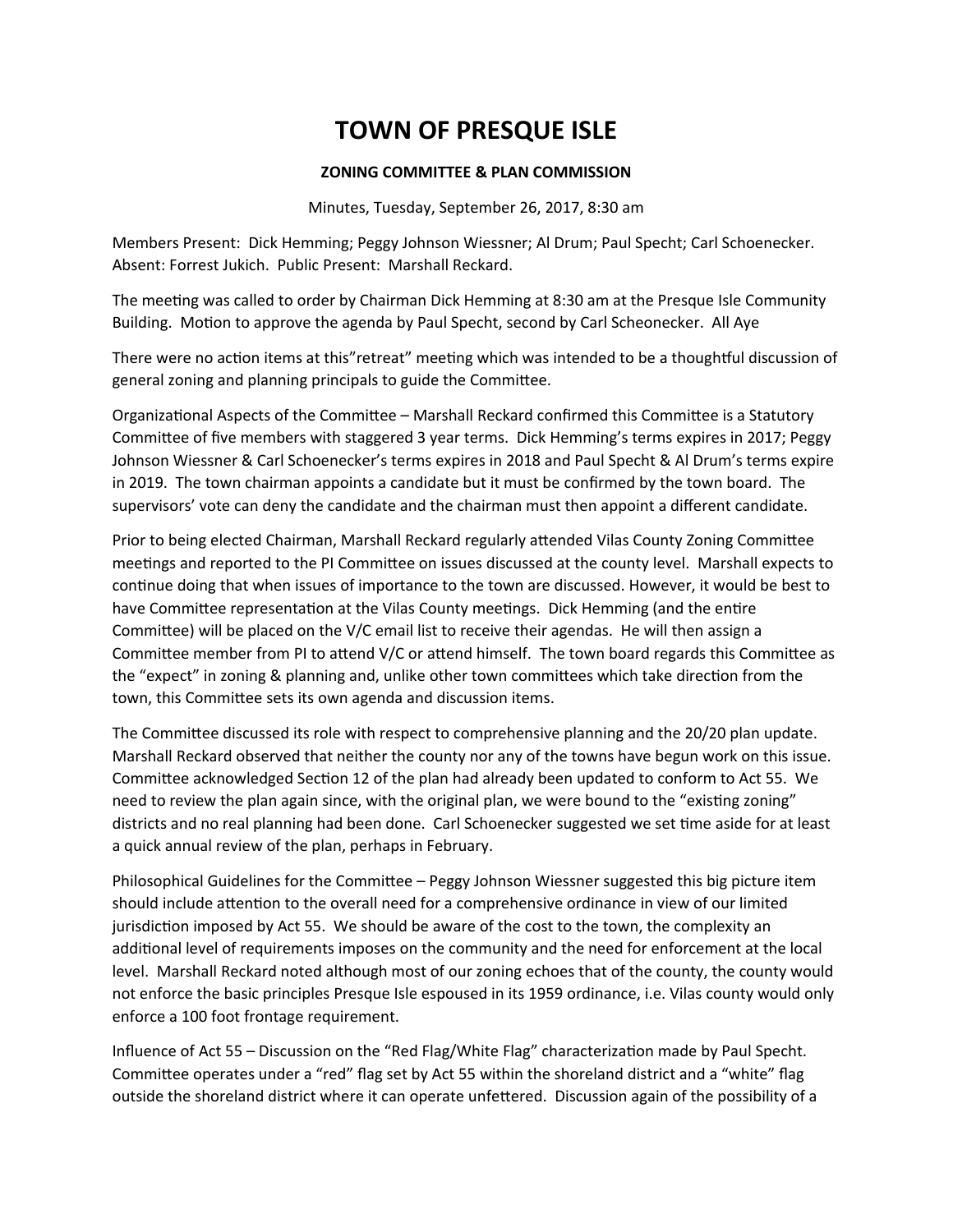subdivision ordinance outside our zoning ordinance which may give expanded jurisdiction to the Committee within the shoreland area.

Marshall Reckard clarified that the Committee would need the town's liaison (Marshall) to approve any communication with the town's attorney.

Question regarding the appropriateness of emailing the entire committee. Answer -it can be done for informational purposes only and not to solicit decisions or opinions. That would constitute a "walking quorum" and violate the Open Meeting Law.

With respect to Barb Peck's question forwarded by Peggy Johnson Wiessner – the Committee's vision for the town - Paul Specht cited our commitment to the "Last Wilderness" concept. Peggy Johnson Wiessner noted much of the Northwoods would fit that characterization and that Presque Isle, in particular, was falling behind other communities in terms of its economy and land value.

Three general conclusions were reached. First, that an annual meeting such as this is valuable  $-$  perhaps each September. Second an annual review of the comprehensive plan is in order – perhaps in February. Third that a printed version of the zoning ordinance to date would be helpful for the Committee. Marshall Reckard will see this is done.

Next meeting date is Wednesday, Oct. 4, 2017. Motion to adjourn by Paul Specht, second by Peggy Johnson Wiessner. Meeting adjourned at 11:10 am.